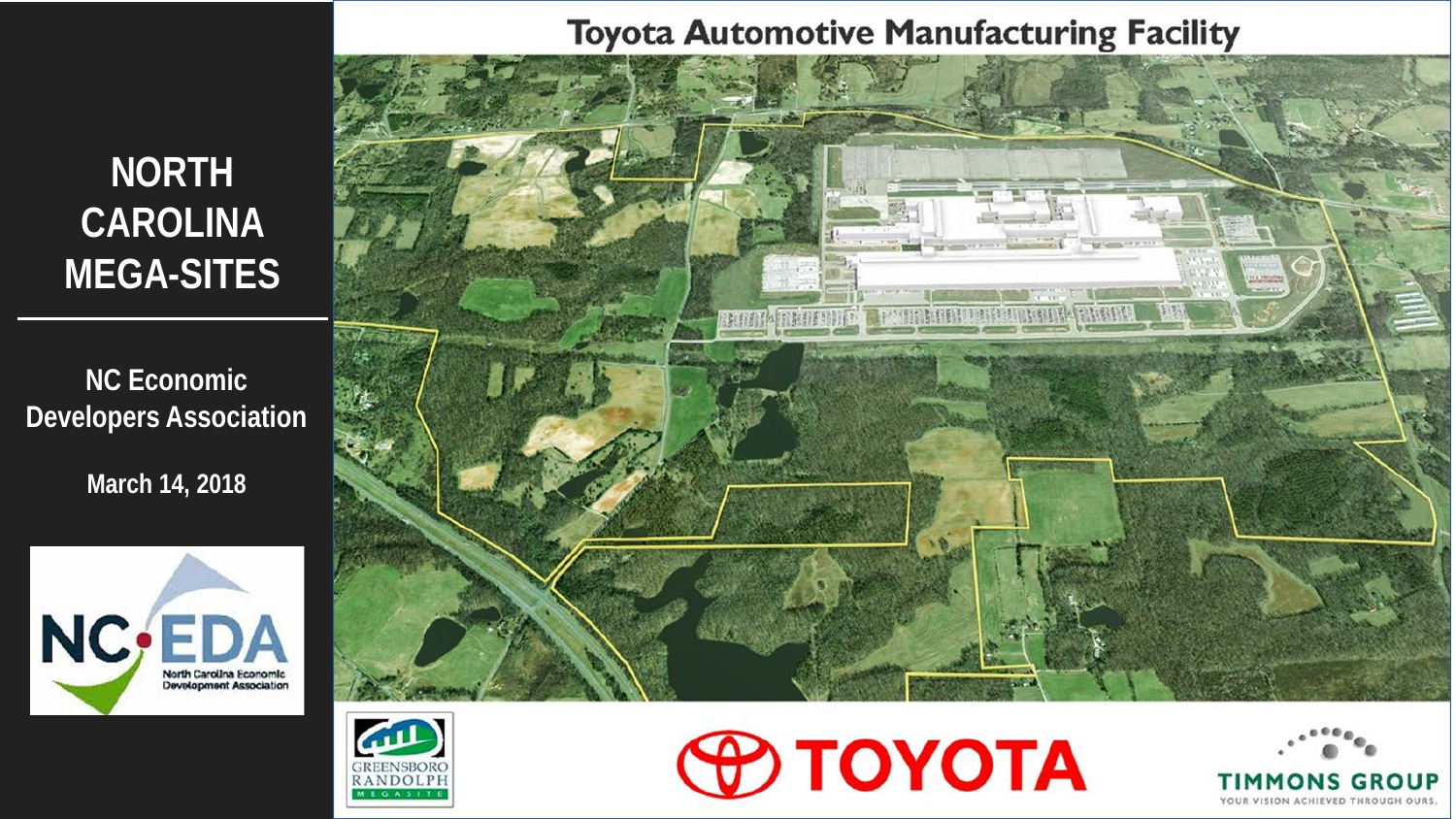# **What makes up a Mega-Site?**

### **Site Size:**

- **1,000+ Acres**
- **700-800+ Acres Contiguous Developable**

## **Transportation Access:**

- **4 lane Highway Accessibility w/ Visibility preferred**
- **Major Rail Provider Access to site (i.e. Norfolk-Southern)**
- **Proximity to Commercial Airport**

## **Environmental:**

- **Minimal Wetlands & Streams (i.e. permittable)**
- **Cleared from Archeological & T&E Resources**
- **Air Quality - Attainment zone preferred**
- **Minimal 100-yr flood plains and none dividing the site**
- **Phase 1 ESA w/ REC's defined or removed**

### **Zoning**

• **Heavy Industrial**

## **Wet Utilities:**

- **Water & Sewer Capacity 1.0 MGD or greater**
- **Adequate Fire Flow Capacity & Pressure (200 GPM for 2 hrs) Dry Utilities:**
- **Major Power Lines (115 kV or larger) within close proximity**
- **Major Natural Gas lines within close proximity**
- **Fiber Optic / Major Telecom within close proximity**

## **Site Development:**

- **Minimal Karst / Geological Issues**
- **Minimal Slope issues (generally 10% or less preferred)**
- **Minimal Rock preferred**



**ICIÓN ACHIEVED THROHCH** 

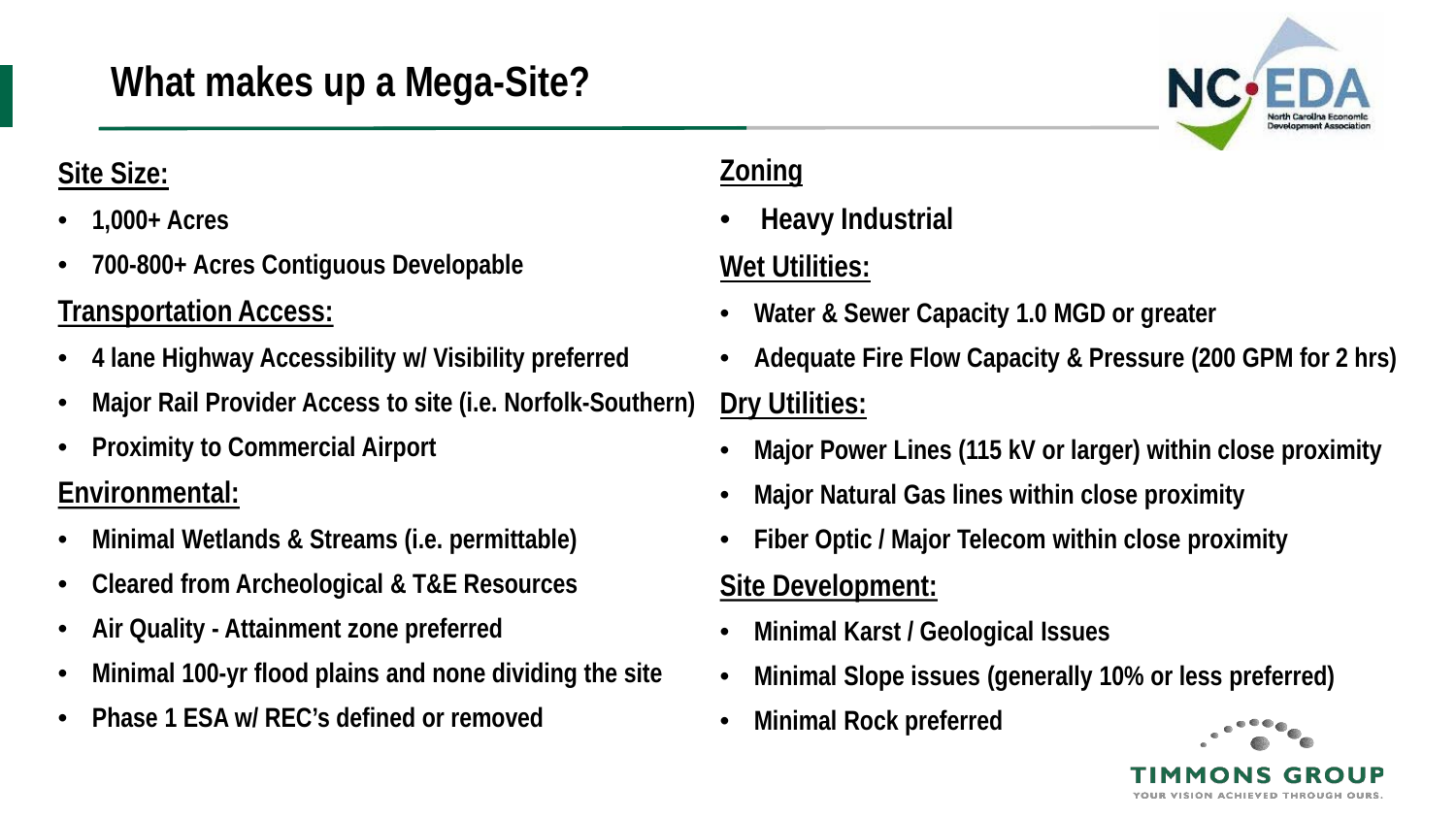## **GIS Site Development Data**

### **Environmental Land Records**

**Soils Maps Parcel Maps Watersheds Building Footprints Wetlands / Floodplains Assessments/ Valuations EPA Superfund Sites Zoning Hydrology County and Municipal Boundaries Threatened and Endangered Species Cultural Resources**

**Road & Rail Centerlines Topography Sewer and Water Service Power and Gas Service Lines Risk Profiles** 

### **Background Data**

**Infrastructure High Resolution Imagery** 

Airports / Ports **Music Edge Control Airports / Ports Airports / Ports Schools / Hospitals Earthquakes / Wild Fires** 





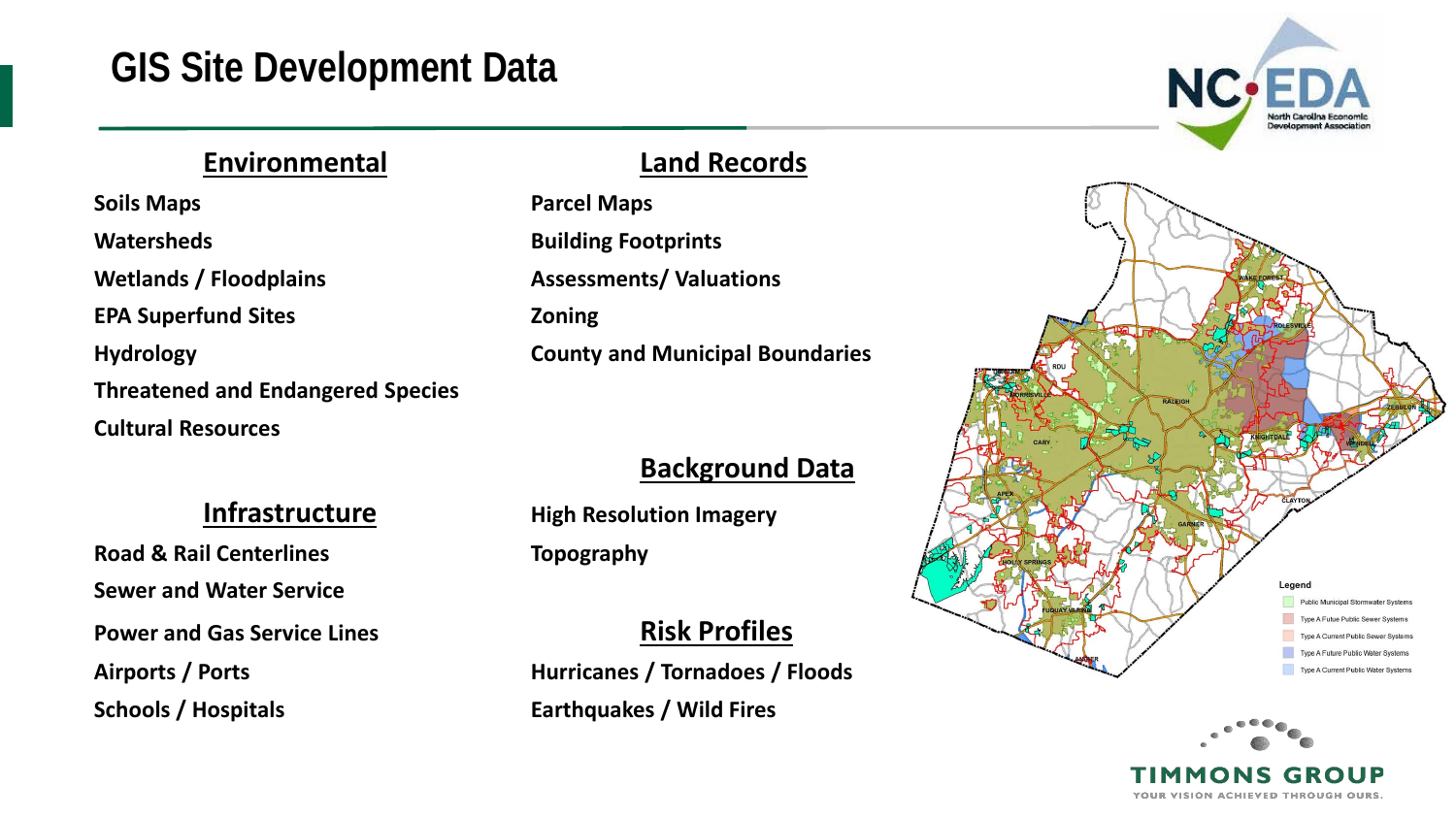## **North Carolina Mega Sites**





YOUR VISION ACHIEVED THROUGH OURS.